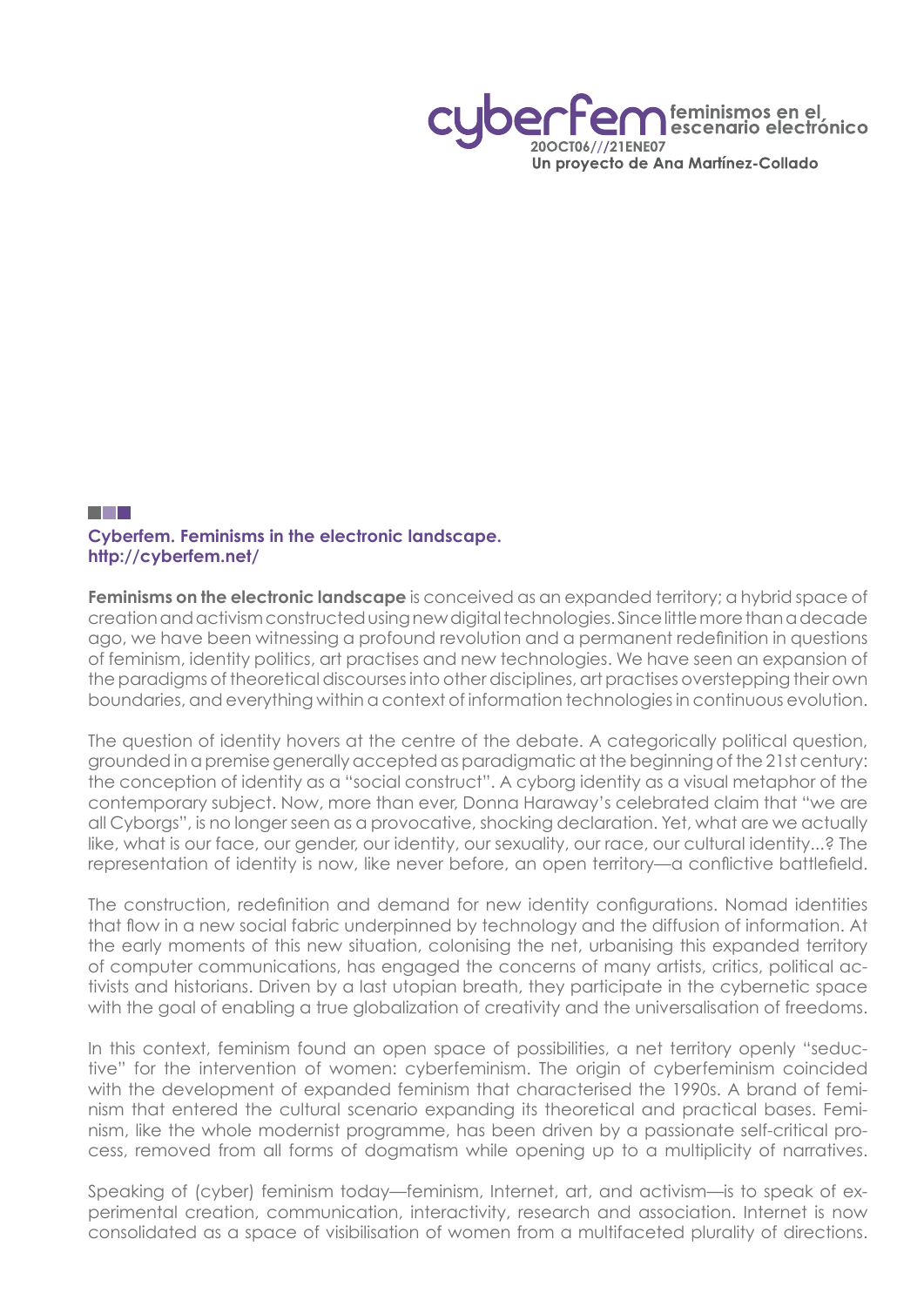This multifaceted diversity was patent from the very beginning of the so-called cyberfeminist movement. A movement based on the foundations laid by Donna Haraway, Sadie Plant, and the scandalous and provocative VNS Matrix, but which was only to achieve the recognition of a movement with the First Cyberfeminist International organised by OBN (Old Boys Network) at Documenta X in Kassel, in September 1997.

The exhibition, **Feminisms on the electronic landscape**, wants to provide an overview of the diversity of possibilities, discourses and narrations behind the increased participation of women in the expanded territory of new technologies. An open territory in which different discourses on gender, sex, the controversies of biotechnology, and intercultural debates, flow together in the global context of new information technologies.

In **Cyberfem** we will explore issues related to questions of identity ranging from reflections on the construction / deconstruction of identity based on the conditions of one's environment (Natalie Bookchin & Alexei Shulguin, Olia Lialina), "being" woman in the fictional spaces created by new communication technologies (Dora García); experiencing oneself as an identity on the net (Identity Runners); and a reflection on the construction of the cyborg body, whether through artificial intelligence (Lynn Hersmann); by incorporating the perception of emotions and sensations (Victoria Vesna) or through the recreation of the real body as a space for multiple identity (Eva Wolhgemuth); to a visibilisation of violence and abuse against women (Annie Abrahams, Margot Lovejoy, Cindy Gabriela Flores). In other cases, they directly explore the issue of sex: the exploitation of cybersex by new multinationals (Shu Lea Cheang); or the formation of desire on the net (Linda Wallace). They also address the consequences of the development of new technologies and advances in science from a feminist perspective: the reflection on "inter-sex" persons (subRosa) or the dangers of the development of modern biotechnology (Critical Art Ensemble).

Likewise, they look at the cross-contaminations of gender and the new technological and mass media society, underscoring the contradictions between the everyday life of many women and current technologies (Jess Loseby); the psychological effects of communication technologies and technologies of control and surveillance (Julia Scher, Kristin Lucas); the experience of videogames and net culture (Anne-Marie Schleiner & Talice Lee); and a critique of stereotypes of representation imposed by the media (Elisabeth Smolarz, Evelin Stermiz).

Also worth underscoring are works co-opting the perspective of globalization and intercultural confrontation for a reflection on the situation of women and new technologies: the issue of the frontier between the USA and Mexico (Coco Fusco), American colonialism (Deb King), the confrontation between East and West (Marina Grzinic & Aina Smid), the exploitation of women in South-east Asia by microelectronic companies (Prema Murthy) and the intersection between local and global politics in relation to emigrant women (Ana Navarrete). Finally, we also find proposals situated at the very core of Internet in order to propose the creation of nets, archive platforms and computer resources for the theory and practise of women (OBN, Cornelia Sollfrank and Salomé Cuesta).

This diversity is mirrored in the selection of the individual and collective participants in **Cyberfem**—artists, critics, and activists—as well as in the formats of the projects, which include installations with various digital technologies, net art—in all its possible variations of programming (Html code, incorporation of photography, databases, search engines, sound, flash films, blogs,...)—plus video, films, performances, conferences, or documentary material.

Similarly, the **www.cyberfem.net** web, created specifically for this exhibition, is conceived with the idea of generating a node of information. An easily interpreted in